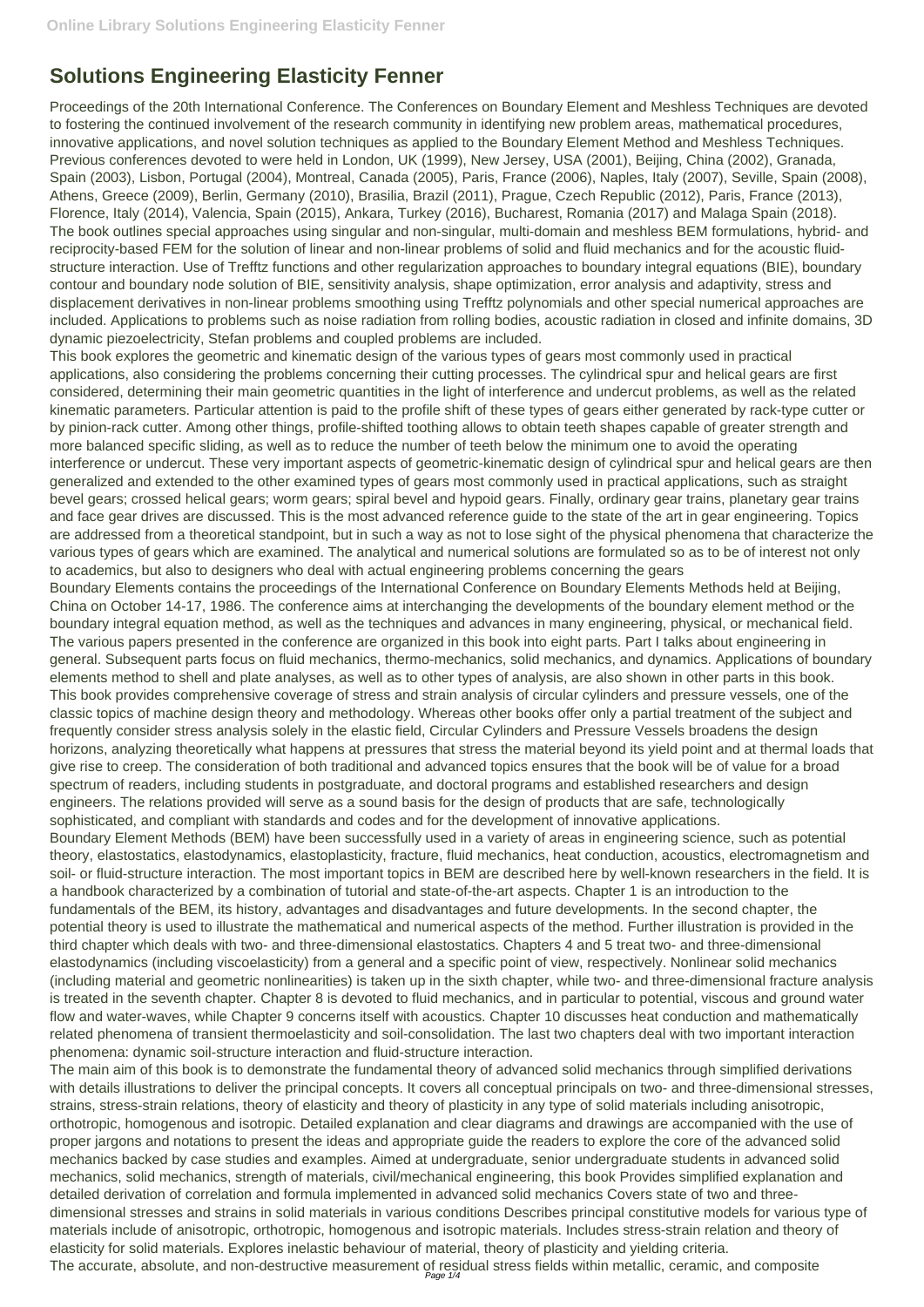## **Online Library Solutions Engineering Elasticity Fenner**

engineering components has been one of the major problems facing engineers for many years, and so the extension of X-ray methods to the use of neutrons represents a major advance. The technique utilizes the unique penetrating power of the neutron into most engineering materials, combined with the sensitivity of diffraction, to measure the separation of lattice planes within grains of polycrystalline engineering materials, thus providing an internal strain gauge. The strain is then converted to stress using calibrated elastic constants. It was just over ten years ago that the initial neutron diffraction measurements of residual stress were carried out, and during the ensuing decade measurements have commenced at most steady state reactors and pulsed sources around the world. So swift has been the development of the field that, in addition to fundamental scientific studies, commercial measurements have been made on industrial components for several years now. The use of neutrons is ideally suited to the determination of triaxial macrostress tensors, macrostress gradients, and microstresses in composites and multiphase alloys as well as deformed, plastically anisotropic metals and alloys. To date, it has been used to investigate welded and heat-treated industrial components, to characterize composites, to study the response of material under applied loads, to calibrate more portable methods such as ultrasonics, and to verify computer modelling calculations of residual and applied stress. Presents certain key aspects of inelastic solid mechanics centered around viscoelasticity, creep, viscoplasticity, and plasticity. It is divided into three parts consisting of the fundamentals of elasticity, useful constitutive laws, and applications to simple structural members, providing extended treatment of basic problems in static structural mechanics, including elastic and inelastic effects. It contains worked-out examples and end-of-chapter problems.

In this second, enlarged edition the author continues to emphasise aspects of rock mechanics. Firm in his belief that there is no better way to study the subject than by the detailed analysis of case histories, Dr Jaeger has incorporated a number of new ones. The Boundary Integral Equation (BIE) or the Boundary Element Method is now well established as an efficient and accurate numerical technique for engineering problems. This book presents the application of this technique to axisymmetric engineering problems, where the geometry and applied loads are symmetrical about an axis of rotation. Emphasis is placed on using isoparametric quadratic elements which exhibit excellent modelling capabilities. Efficient numerical integration schemes are also presented in detail. Unlike the Finite Element Method (FEM), the BIE adaptation to axisymmetric problems is not a straightforward modification of the two or three-dimensional formulations. Two approaches can be used; either a purely axisymmetric approach based on assuming a ring of load, or, alternatively, integrating the threedimensional fundamental solution of a point load around the axis of rotational symmetry. Throughout this ~ook, both approaches are used and are shown to arrive at identi cal solutions. The book starts with axisymmetric potential problems and extends the formulation to elasticity, thermoelasticity, centrifugal and fracture mechanics problems. The accuracy of the formulation is demonstrated by solving several practical engineering problems and comparing the BIE solution to analytical or other numerical methods such as the FEM. This book provides a foundation for further research into axisymmetric prob lems, such as elastoplasticity, contact, time-dependent and creep prob lems. Since its origin in 1978, the International Conference on Boundary Element Methods has provided the recognized and established forum for innovations in boundary element research. Practically all new ideas on boundary ele ments have been presented at these conferences and the resulting papers can be found in the published books. The conference brings together the most renowned scientists and engineers working on boundary element research throughout the world. A unique feature of these meetings is that the participation of younger researchers is actively encouraged by the organizers in an effort to .bring forward to the attention of the international community an ever expanding range of new ideas. This book contains the edited version of the papers presented at the XIIIth BEM Conference held in Tulsa, Oklahoma in August of 1991. The meeting attracted a large number of participants and many excellent contributions which have been divided into nineteen different sections, i.e. Potential Prob lems; Diffusion and Convection Problems; Fluid Mechanics; Fluid Flow; Wave Propagation; Groundwater Flow; Heat Transfer; Electrical Problems; Geomechanics; Plates and Shells; Inelastic Problems; Damage Tolerance; Contact Mechanics; Industrial Applications; Design Sensitivity and Opti mization; Inverse Problems; Special Techniques; Numerical Aspects and Computational Aspects.

A popular text in its first edition, Mechanics of Solids and Structures serves as a course text for the senior/graduate (fourth or fifth year) courses/modules in the mechanics of solid/advanced strength of materials, offered in aerospace, civil, engineering science, and mechanical engineering departments. Now, Mechanics of Solid and Structure, Second Edition presents the latest developments in computational methods that have revolutionized the field, while retaining all of the basic principles and foundational information needed for mastering advanced engineering mechanics. Key changes to the second edition include full-color illustrations throughout, web-based computational material, and the addition of a new chapter on the energy methods of structural mechanics. Using authoritative, yet accessible language, the authors explain the construction of expressions for both total potential energy and complementary potential energy associated with structures. They explore how the principles of minimal total potential energy and complementary energy provide the means to obtain governing equations of the structure, as well as a means to determine point forces and displacements with ease using Castigliano's Theorems I and II. The material presented in this chapter also provides a deeper understanding of the finite element method, the most popular method for solving structural mechanics problems. Integrating computer techniques and programs into the body of the text, all chapters offer exercise problems for further understanding. Several appendices provide examples, answers to select problems, and opportunities for investigation into complementary topics. Listings of computer programs discussed are available on the CRC Press website.

Cited in BCL3 and Sheehy . Formerly Books in series in the United States . The editor's solicitude expressed in the preface Bowker...has consistently recognized those areas in which we can assist to make the work of librarians...easier. It is because of this concern that we decided to publish the 1

Computational Fluid-Structure Interaction: Methods, Models, and Applications provides detailed explanations of a range of FSI models, their mathematical formulations, validations, and applications, with an emphasis on conservative unstructured-grid FVM. The first part of the book presents the nascent numerical methods, algorithms and solvers for both compressible and incompressible flows, computational structural dynamics (CSD), parallel multigrid, IOM, IMM and ALE methods. The second half covers the validations of these numerical methods and solvers, as well as their applications in a broad range of areas in basic research and engineering. Provides a comprehensive overview of the latest numerical methods used in FSI, including the unstructured-grid finite volume method (FVM), parallel multigrid scheme, overlapping mesh, immersed object method (IOM), immersed membrane method (IMM), arbitrary Lagragian-Eulerian (ALE), and more Provides full details of the numerical methods, solvers and their validations Compares different methods to help readers more effectively choose the right approach for their own FSI problems Features real-life FSI case studies, such as large eddy simulation of aeroelastic flutter of a wing, parallel computation of a bio-prosthetic heart valve, and ALE study of a micro aerial vehicle

The two-volume set Rock Mechanics and Rock Engineering is concerned with the application of the principles of mechanics to physical, chemical and electro-magnetic processes in the upper-most layers of the earth and the design and construction of the rock structures associated with civil engineering and exploitation or extraction of natural resources in mining and petroleum engineering. Volume 1, Fundamentals of Rock Mechanics, discusses rockconstituting elements, discontinuities and their behavior under various physical and chemical actions in nature. The Page 2/4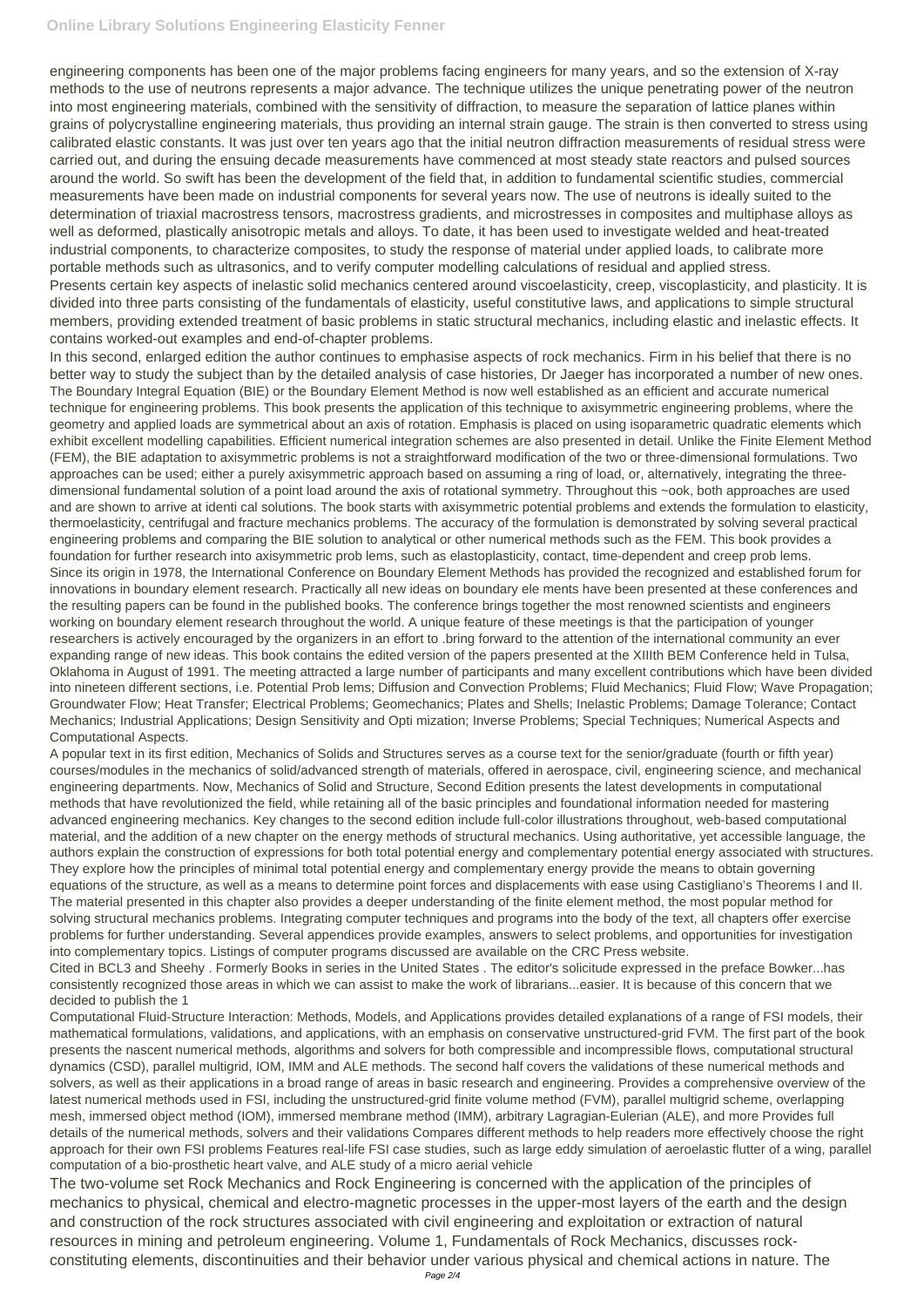## **Online Library Solutions Engineering Elasticity Fenner**

governing equations together with constitutive laws and experimental techniques and the solution techniques are explained and some examples of applications are given. A number of chapters are devoted to possible new directions in rock mechanics. Rock Mechanics and Rock Engineering is intended to be a fundamental resource for younger generations and newcomers and a reference book for experts specialized in Rock Mechanics and Rock Engineering and associated with the fields of mining, civil and petroleum engineering, engineering geology, and/or specialized in Geophysics and concerned with earthquake science and engineering.

The object of this book is to present the basic facts of convex functions, standard dynamical systems, descent numerical algorithms and some computer programs on Riemannian manifolds in a form suitable for applied mathematicians, scientists and engineers. It contains mathematical information on these subjects and applications distributed in seven chapters whose topics are close to my own areas of research: Metric properties of Riemannian manifolds, First and second variations of the p-energy of a curve; Convex functions on Riemannian manifolds; Geometric examples of convex functions; Flows, convexity and energies; Semidefinite Hessians and applications; Minimization of functions on Riemannian manifolds. All the numerical algorithms, computer programs and the appendices (Riemannian convexity of functions f:R ~ R, Descent methods on the Poincare plane, Descent methods on the sphere, Completeness and convexity on Finsler manifolds) constitute an attempt to make accesible to all users of this book some basic computational techniques and implementation of geometric structures. To further aid the readers,this book also contains a part of the folklore about Riemannian geometry, convex functions and dynamical systems because it is unfortunately "nowhere" to be found in the same context; existing textbooks on convex functions on Euclidean spaces or on dynamical systems do not mention what happens in Riemannian geometry, while the papers dealing with Riemannian manifolds usually avoid discussing elementary facts. Usually a convex function on a Riemannian manifold is a real valued function whose restriction to every geodesic arc is convex.

The field of rock mechanics and rock engineering utilizes the basic laws of continuum mechanics and the techniques developed in computational mechanics. This book describes the basic concepts behind these fundamental laws and their utilization in practice irrespective of whether rock/rock mass contains discontinuities. This book consists of nine chapters and six appendices. The first four chapters are concerned with continuum mechanics aspects, which include the basic operations, definition of stress and strain tensors, and derivation of four fundamental conservation laws in the simplest yet precise manner. The next two chapters are the preparation for computational mechanics, which require constitutive laws of geomaterials relevant to each conservation law and the procedures for how to determine required parameters of the constitutive laws. Computational mechanics solves the resulting ordinary and partial differential equations. In Chapter 7, the methods of exact (closed-form) solutions are explained and they are applied to ordinary/partial differential equations with solvable boundary and initial conditions. In Chapter 8, the fundamentals of approximate solution methods are explained for one dimension first and then how to extend them to multi-dimensional problems. The readers are expected to learn and clearly understand how they are derived and applied to various problems in geomechanics. The final chapter involves the applications of the approximate methods to the actual problems in practice for geomechanical engineers, which cover the continuum to discontinuum, including the stress state of the earth as well as the ground motions induced by earthquakes. Six appendices are provided to have a clear understanding of continuum mechanics operations and procedures for how to deal with discontinuities/interfaces often encountered in rock mechanics and rock engineering.

AI!, in the earlier conferences (Tokyo, 1986; Atlanta, 1988, Melbourne, 1991; and Hong Kong, 1992) the response to the call for presentations at ICES-95 in Hawaii has been overwhelming. A very careful screening of the extended abstracts resulted in about 500 paper being accepted for presentation. Out of these, written versions of about 480 papers reached the conference secretariat in Atlanta in time for inclusion in these proceedings. The topics covered at ICES-95 range over the broadest spectrum of computational engineering science. The editors thank the international scientific committee, for their advice and encouragement in making ICES-95 a successful scientific event. Special thanks are expressed to the International Association for Boundary Elements Methods for hosting IABEM-95 in conjunction with ICES-95. The editors here express their deepest gratitude to Ms. Stacy Morgan for her careful handling of a myriad of details of ICES-95, often times under severe time constraints. The editors hope that the readers of this proceedings will find a kaleidoscopic view of computational engineering in the year 1995, as practiced in various parts of the world. Satya N. Atluri Atlanta, Georgia, USA Genki Yagawa Tokyo,Japan Thomas A. Cruse Nashville, TN, USA Organizing Committee Professor Genki Yagawa, University of Tokyo, Japan, Chair Professor Satya Atluri, Georgia Institute of Technology, U.S.A. The book explores the theoretical background of one of the most widespread activities in hydrocarbon wells, that of hydraulic fracturing. A comprehensive treatment of the basic phenomena includes: linear elasticity, stresses, fracture geometry and rheology. The diverse concepts of mechanics are integrated into a coherent description of hydraulic fracture propagation. The chapters in the book are cross-referenced throughout and the connections between the various phenomena are emphasized. The book offers readers a unique approach to the subject with the use of many numerical examples. This best-selling text provides a simple introduction to the Boundary Element Method. Based on the authors' long teaching experience it is designed to convey in the most effective manner the fundamentals of the method. The book is presented in a way which makes it accessible to both undergraduate and graduate students as well as to practising engineers who want to learn the foundations of the technique. Of particular interest is the way in which Boundary Element concepts are introduced and immediately applied in simple, but useful, computer codes to facilitate understanding. A CD with the complete listing of program codes in Fortran is also included. The contributed papers in this volume cover a variety of unsteady flow phenomena in turbomachines. They present Page 3/4